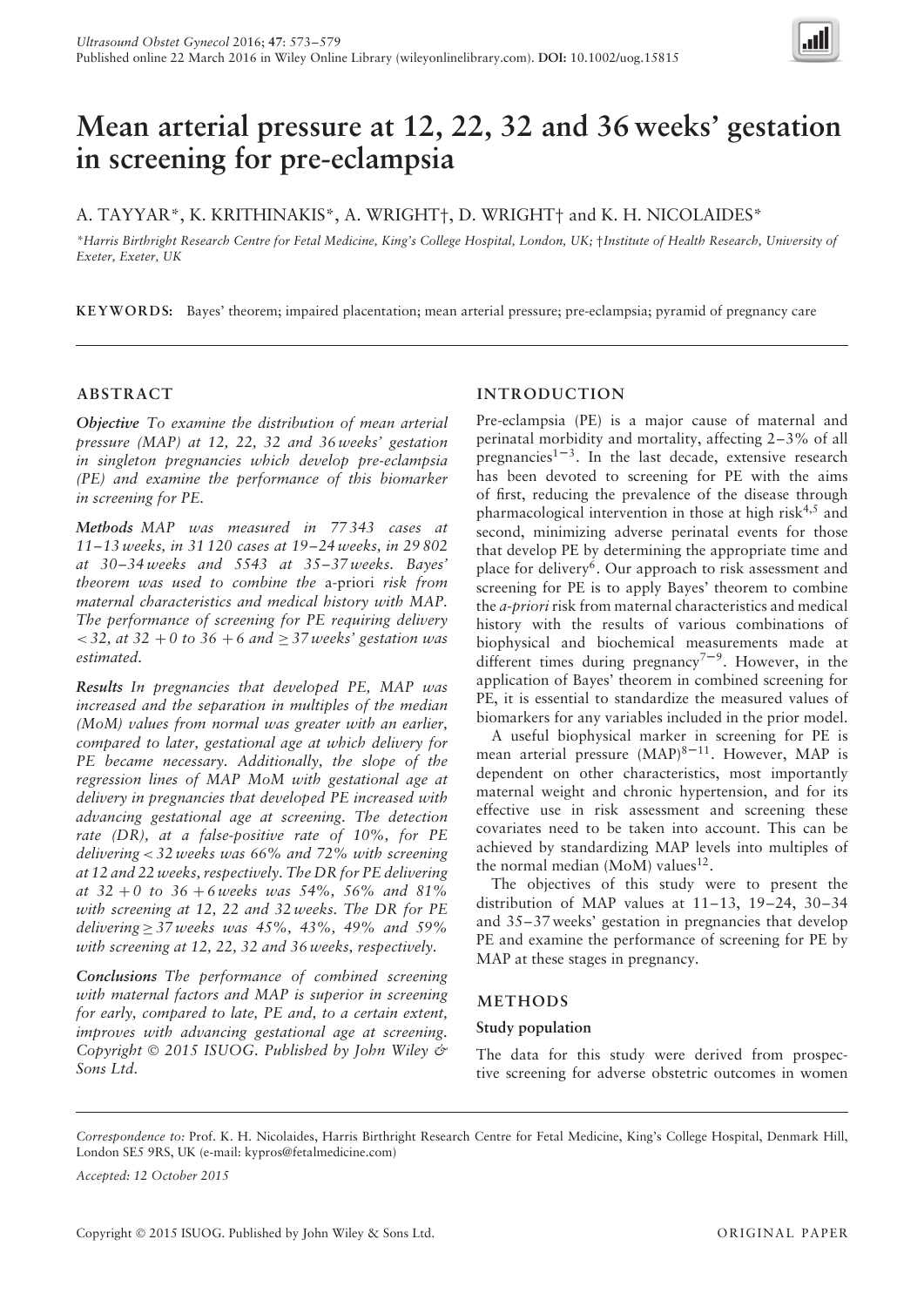attending three routine hospital visits at King's College Hospital, University College London Hospital and Medway Maritime Hospital, UK, between January 2006 and March 2014. In the first visit, at  $11 + 0$  to  $13 + 6$  weeks' gestation, we recorded maternal characteristics and medical history and performed combined screening for aneuploidy. The second visit, at  $19 + 0$  to  $24 + 6$  weeks' gestation, and third visit, initially at  $30 + 0$  to  $34 + 6$  weeks and subsequently at  $35 + 0$  to  $37 + 6$  weeks, included ultrasound examination of the fetal anatomy and estimation of fetal size from measurement of fetal head circumference, abdominal circumference and femur length. Gestational age was determined by the measurement of fetal crown–rump length at 11–13 weeks or fetal head circumference at  $19-24$  weeks<sup>13,14</sup>.

Written informed consent was obtained from women agreeing to participate in a study on adverse pregnancy outcome, which was approved by the ethics committee of each participating hospital. The inclusion criteria for this study were singleton pregnancy delivering phenotypically normal live birth or stillbirth at or after 24 weeks' gestation. Pregnancies with aneuploidy or major fetal abnormality and those ending in termination, miscarriage or fetal death before 24 weeks were excluded.

## **Patient characteristics**

Patient characteristics included maternal age, racial origin (Caucasian, Afro-Caribbean, South Asian, East Asian and mixed), method of conception (spontaneous/assisted conception requiring the use of ovulation drugs/*in-vitro* fertilization), cigarette smoking during pregnancy, medical history of chronic hypertension, diabetes mellitus, systemic lupus erythematosus or antiphospholipid syndrome, family history of PE in the mother of the patient and obstetric history including parity (parous/nulliparous if no previous pregnancy at or after 24 weeks), previous pregnancy with PE, gestational age at delivery and birth weight of the neonate in the last pregnancy and interval in years between birth of the last child and estimated date of conception of the current pregnancy. Maternal height was measured at the first visit and weight at each visit.

## **Mean arterial pressure**

At each visit, MAP was measured. Validated automated devices (3BTO-A2, Microlife, Taipei, Taiwan) were used, which were calibrated before and at regular intervals during the study. The recordings were made by doctors who had received appropriate training on the use of these machines. For measurement, the patient was in the sitting position, their arms were supported at the level of the heart, and a small  $(22 \text{ cm})$ , normal  $(22-32 \text{ cm})$  or large (33–42 cm) adult cuff was used depending on the mid-arm circumference. After resting for 5 min, two recordings of blood pressure were made in both arms simultaneously. We calculated the final MAP as the average of all four measurements $15$ .

#### **Outcome measures**

Data on pregnancy outcome were collected from the hospital maternity records or the general medical practitioners of the women. The obstetric records of all women with pre-existing or pregnancy-associated hypertension were examined to determine if the condition was PE, as defined by the International Society for the Study of Hypertension in Pregnancy<sup>16</sup>. The outcome measures for this study were PE delivering  $<$  32, at 32 + 0 to  $36 + 6$ ,  $< 37$  and  $\geq 37$  weeks' gestation.

### **Statistical analysis**

#### *Competing-risks model*

The distribution of gestational age at delivery with PE was defined by two components: first, the prior distribution based on maternal characteristics<sup>7</sup> and second, the distribution of MAP multiples of the median (MoM) values with gestational age at delivery in pregnancies affected by PE. The values of MAP were  $log_{10}$  transformed to achieve homogeneity of variance and approximate Gaussian distributional form. Each measured value in the unaffected and PE pregnancies was expressed as a MoM adjusting for characteristics found to provide a substantive contribution to the  $log_{10}$  transformed value<sup>12</sup>. In the PE group, regression analysis demonstrated that the  $log_{10}$ MoM MAP changed linearly with gestational age at delivery and this linear relationship was assumed to continue until the mean  $log_{10}$ MoM reached zero, beyond which the mean was taken as zero. The point at which the mean  $log_{10}$ MoM reached zero was determined using the method of least squares. Standard errors were obtained using bootstrapping. Risks of PE were obtained by applying Bayes' theorem to derive the posterior distribution of gestational age at delivery with PE from the maternal factors specific prior distribution<sup>7</sup> and the likelihood function of MAP. The likelihood function comprises the regression of  $log_{10}$ MoM MAP on gestational age at delivery with PE.

## *Model-based estimates of screening performance using Bayes' theorem*

To provide model-based estimates of screening performance, the following procedure was adopted. First, we obtained the dataset of 123 406 singleton pregnancies, including 2748 (2.2%) with PE, that was previously used to develop a model for PE based on maternal demographic characteristics and medical history<sup>7,17</sup>. Second, for each of the records, MAP MoM values were simulated from the fitted multivariate Gaussian distribution for log-transformed MoM values. Third, risks were obtained using the competing-risks model from the simulated MoM values and the pregnancy characteristics. These three steps were applied to the pregnancies within the normal group with no restriction on time of delivery. Fourth, for a given false-positive rate, risks from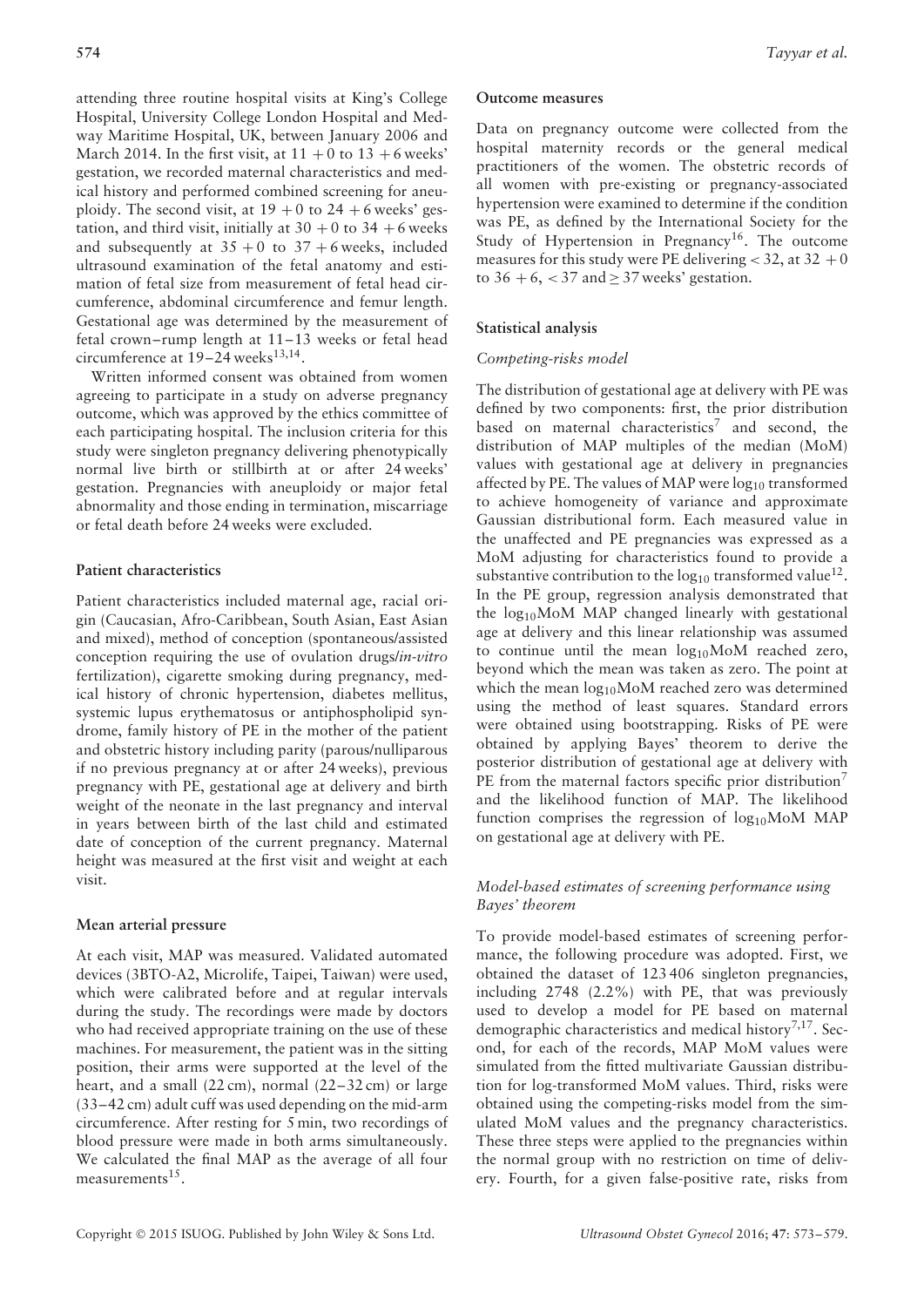|                                                                                                                                                                                                |                         | $11-13$ weeks          |                         | $19 - 24$ weeks        |                         | 30–34 weeks            |                        | 35–37 weeks             |
|------------------------------------------------------------------------------------------------------------------------------------------------------------------------------------------------|-------------------------|------------------------|-------------------------|------------------------|-------------------------|------------------------|------------------------|-------------------------|
| Characteristic                                                                                                                                                                                 | $(n = 75505)$<br>Normal | $(n = 1838)$<br>PF     | $(n = 30261)$<br>Normal | $(n = 859)$<br>PE      | $(n = 29157)$<br>Normal | $(n = 645)$<br>PE      | $(n = 5455)$<br>Normal | $(n = 88)$<br>PE        |
| Maternal age (years)                                                                                                                                                                           | $31.4(27.0 - 35.1)$     | $31.5(26.8 - 35.8)$    | $30.9(26.2 - 34.8)$     | $31.3(26.8-35.3)^*$    | $31.3(26.8 - 35.0)$     | $31.3(26.5 - 35.3)$    | $31.2(26.5 - 35.0)$    | $33.3(28.6 - 35.9)$     |
| Maternal weight (kg)                                                                                                                                                                           | $65.9(58.8 - 76.0)$     | $72.0 (62.9 - 85.9)^*$ | $71.0(63.0 - 81.8)$     | $78.0 (68.0 - 92.9)^*$ | $75.5(67.8-85.9)$       | $83.0(72.0-97.3)$ *    | 79.0 (70.7–90.0)       | $85.0(77.9 - 98.3)$     |
| Maternal height (cm)                                                                                                                                                                           | $164(160-169)$          | $163 (159 - 168)^*$    | 164.5 (160-169          | $163 (159 - 168)$ *    | 164.7 (160-169)         | $164$ $(159 - 168)$ *  | 164 (160-169)          | 164 (160-170)           |
| Body mass index (kg/m <sup>2</sup> )                                                                                                                                                           | 24.2 (21.8-27.9         | $27.0(23.6-31.9)^*$    | $26.2(23.5 - 30.0)$     | $29.2 (25.6 - 33.9)^*$ | $27.9(25.2 - 31.5)$     | $31.0 (27.3 - 35.5)^*$ | $29.3(26.3 - 33.2)$    | 31.1 $(28.0 - 35.6)^*$  |
| Gestational age (weeks)                                                                                                                                                                        | $12.7(12.3 - 13.1)$     | $12.7(12.3 - 13.0)$    | $22.1(21.4 - 22.6)$     | $22.1(21.5 - 22.7)$    | $32.3(32.0 - 32.9)$     | $32.2(32.0 - 32.6)^*$  | $36.1(36.0 - 36.4)$    | $36.1 (35.9 - 36.4)$    |
| Racial origin                                                                                                                                                                                  |                         |                        |                         |                        |                         |                        |                        |                         |
| Caucasian                                                                                                                                                                                      | 54 900 (72.7)           | 1013 (55.1)            | 20471 (67.7)            | 415(48.3)              | 20359 (69.8)            | 352 (54.6)             | 3850 (70.6)            | 60 (68.2)               |
| Afro-Caribbean                                                                                                                                                                                 | 12359 (16.4)            | 639 (34.8)             | 6965 (23.0)             | 376 (43.8)             | 5506 (18.9)             | 239 (37.1)             | 1089 (20.0)            | 21(23.9)                |
| South Asian                                                                                                                                                                                    | 4191 (5.6)              | 110 (6.0)              | 1331 (4.4)              | 38 (4.4)               | 1676 (5.8)              | 32(5.0)                | 219 (4.0)              | 4(4.6)                  |
| East Asian                                                                                                                                                                                     | 2134(2.8)               | 33(1.8)                | 673 (2.2)               | 14(1.6)                | 907(3.1)                | 10(1.6)                | 112(2.1)               | (0.0)                   |
| Mixed                                                                                                                                                                                          | 1921 (2.5)              | 43 (2.3)               | 821(2.7)                | 16(1.9)                | 709(2.4)                | 12(1.9)                | 185(3.4)               | 3(3.4)                  |
| Medical history                                                                                                                                                                                |                         |                        |                         |                        |                         |                        |                        |                         |
| Chronic hypertension                                                                                                                                                                           | 807(1.1)                | $215(11.7)$ *          | 355 (1.2)               | $130(15.1)^*$          | 309 (1.1)               | $85(13.2)^*$           | 68 (1.3)               | $7(8.0)*$               |
| Diabetes mellitus                                                                                                                                                                              | 603(0.8)                | 46 $(2.5)$ *           | 273 (0.9)               | $16(1.9)*$             | 282 (1.0)               | $19(3.0)*$             | 54 (1.0)               | (0.0, 0)                |
| <b>SLE/APS</b>                                                                                                                                                                                 | 135(0.2)                | 11 $(0.6)*$            | 45 (0.2)                | 3(0.4)                 | 57 (0.2)                | 645 (100)              | 13(0.2)                | 0(0.0)                  |
| Cigarette smoker                                                                                                                                                                               | 6838 (9.1)              | $131(7.1)$ *           | 3094 (10.2)             | 60 (7.0)*              | 2686 (9.2)              | 44 (6.8)*              | 554 (10.2)             | 5(5.7)                  |
| Family history of PE                                                                                                                                                                           | 2839 (3.8)              | $145 (7.9)$ *          | 1056(3.5)               | $58(6.8)$ *            | 855(2.9)                | $29(4.5)$ <sup>*</sup> | 177(3.2)               | $10(11.4)$ <sup>*</sup> |
| Obstetric history                                                                                                                                                                              |                         |                        |                         |                        |                         |                        |                        | ÷                       |
| Parous                                                                                                                                                                                         |                         |                        |                         |                        |                         |                        |                        |                         |
| No previous PE                                                                                                                                                                                 | 36036 (47.7)            | 453 (24.7)             | 15070 (49.8)            | 246 (28.6)             | 13 927 (47.8)           | 176 (27.3)             | 2820(51.7)             | 14(15.9)                |
| Previous PE                                                                                                                                                                                    | 2228 (3.0)              | 266 (14.4)             | 931 (3.1)               | 125(14.6)              | 817(2.8)                | 74(11.5)               | 125(2.3)               | 13(14.8)                |
| Nulliparous                                                                                                                                                                                    | 37241 (49.3)            | 1119 (60.9)            | 14 260 (47.1)           | 488 (56.8)             | 14413 (49.4)            | 395 (61.2)             | 2510 (46.0)            | 61 (69.3)               |
| Interpregnancy interval (years)                                                                                                                                                                | $2.9(1.9-4.8)$          | $3.9(2.3 - 6.8)$       | $3.0(2.0 - 5.1)$        | 4.1 $(2.5 - 7.2)^*$    | $3.0(2.0-4.9)$          | $3.7(2.4 - 6.7)^*$     | $3.1(2.1 - 5.1)$       | 4.1 $(2.6-8.6)^*$       |
| Data are given as median (interquartile range) or $n$ (%). Comparison with normal group by chi-square or Fisher's exact tests for categorical variables and Mann–Whitney U-test for continuous |                         |                        |                         |                        |                         |                        |                        |                         |

Table 1 Maternal and pregnancy characteristics in women with singleton pregnancy screened at different weeks for prediction of pre-eclampsia (PE)

variables: \*

*P <*

0.05. APS, antiphospholipid syndrome; SLE, systemic lupus erythematosus.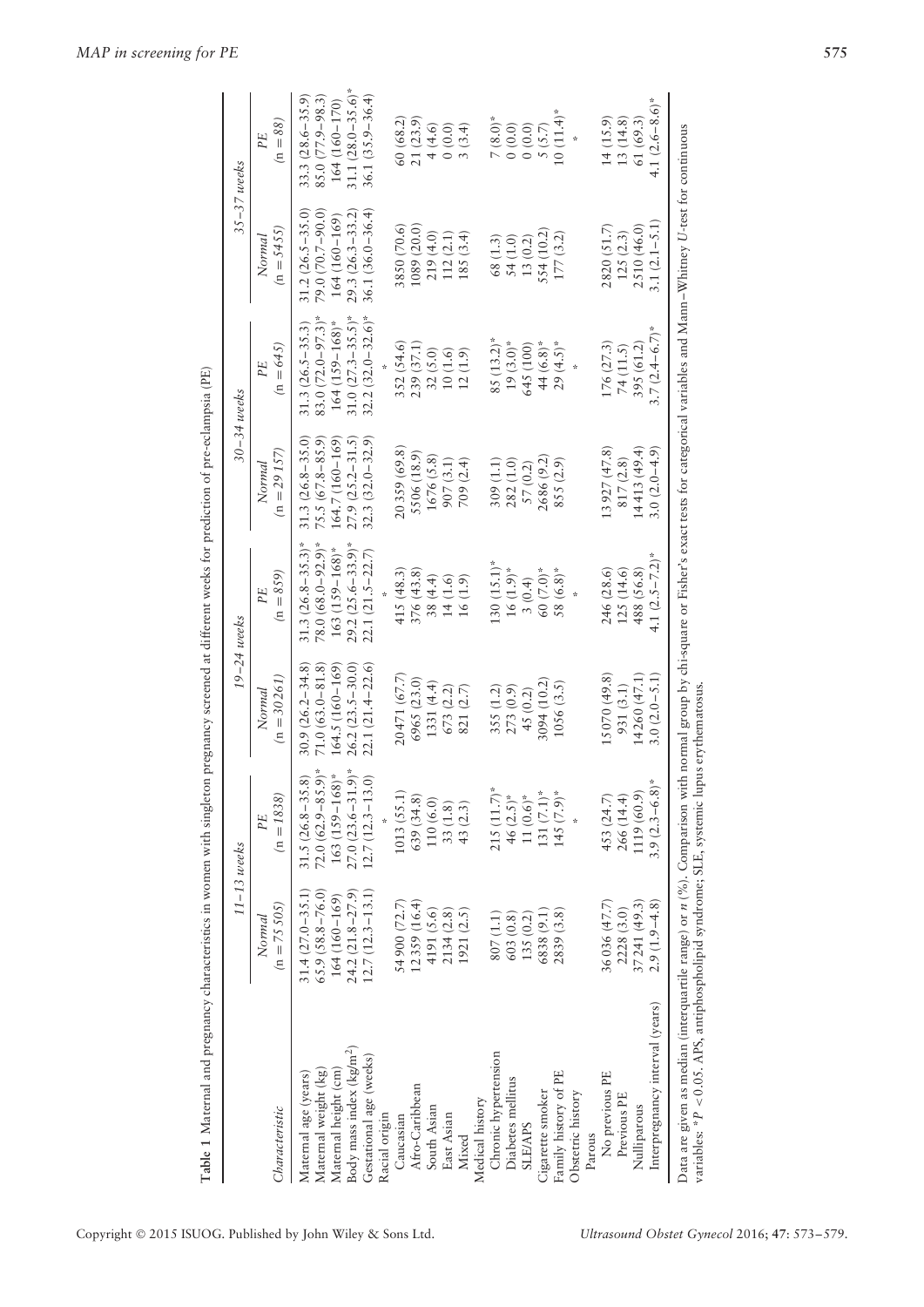

**Figure 1** Relationship between mean arterial pressure multiples of the median (MoM) and gestational age (GA) at delivery in pregnancies with pre-eclampsia, with screening at: (a)  $11-13$ , (b)  $19-24$ , (c)  $30-34$  and (d)  $35-37$  weeks' gestation. Regression lines  $(-,-)$  are shown.

the normal group were used to define a risk cut-off. The proportion of PE risks was then used to obtain an estimate of the associated detection rate (DR). The area under the receiver–operating characteristics curve (AUC) was also calculated. The simulations were repeated 10 times to reduce variability due to the simulation process and provide suitably precise model-based estimates of performance.

## *Empirical performance of screening*

Five-fold cross validation was used to assess the performance of screening for subgroups of PE according to gestational age at delivery, by models combining maternal factors with MAP. The data were divided into five equal subgroups, the model was then fitted five times to different combinations of four of the five subgroups and used to predict risk of PE in the remaining one-fifth of the data. In each case, the maternal-factor model and the regression models were fitted to the training dataset comprising four-fifths of the data and used to produce risks for the hold-out sample comprising the remaining fifth of the data.

The statistical software package R was used for data analyses<sup>18</sup> and the survival package<sup>19</sup> was used for fitting the maternal-factors model.

#### **RESULTS**

The characteristics of the study population of singleton pregnancies with measurements of MAP are summarized in Table 1. In the first phase of the study, MAP was measured only in the first-trimester visit but this was subsequently extended to the second- and then the third-trimester visits.

At each stage of screening, MAP MoM was inversely related to gestational age at delivery in pregnancies that developed PE (Figure 1). The regression equations are given in Table S1. The SD for  $log_{10}MAP$  MoM in unaffected pregnancies and in those that developed PE are given in Table S2.

Empirical and model-based performance of screening for PE by maternal factors and MAP at 11–13, 19–24, 30–34 and 35–37 weeks' gestation are shown in Tables 2 and S3 and Figure 2. In general there was good agreement between empirical and model-based results. On the basis of the results from combined screening the following conclusions can be drawn concerning performance of screening: first, this was superior for early compared to late PE; second, the DR of any PE was similar with screening at 11–13 and 19–24 weeks; third, the DR of PE delivering at  $32 + 0$  to  $36 + 6$  was higher with screening at 30–34 weeks than at 19–24 weeks; and fourth, the performance of screening for PE delivering  $\geq$  37 weeks was higher with screening at 35–37 weeks than at earlier visits.

#### **DISCUSSION**

#### **Principal findings of the study**

The finding of this study demonstrates that MAP improves the prediction of PE provided by maternal factors alone. In pregnancies that develop PE, MAP is increased and the separation in MoM values from normal is greater with earlier than later gestational age at which delivery for PE becomes necessary; consequently, the performance of screening is superior for PE delivering *<* 37 weeks than for PE delivering  $\geq$  37 weeks. The slope of the regression lines of MAP MoM with gestational age at delivery in pregnancies that develop PE increases with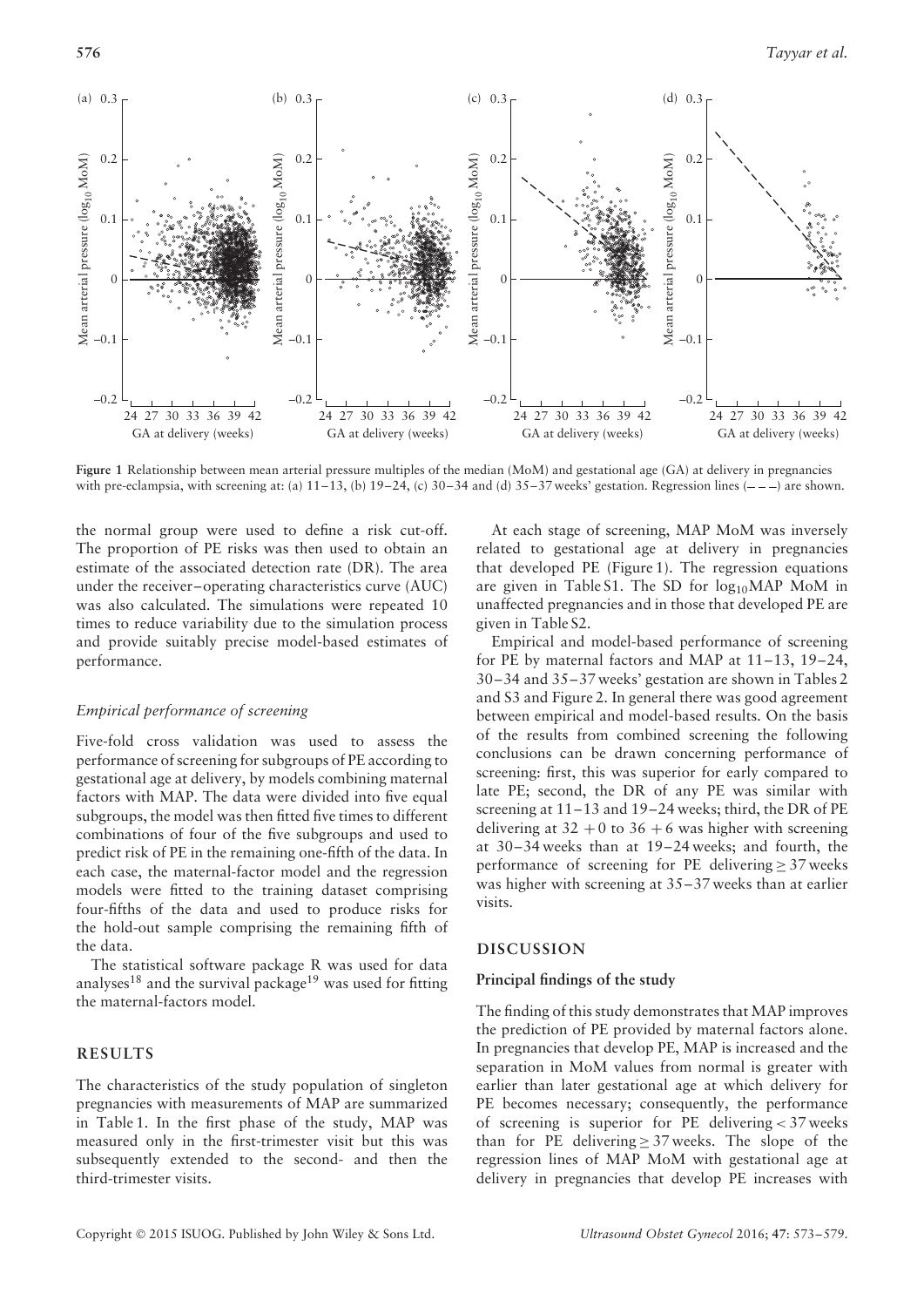**Table 2** Empirical and model-based detection rates of screening for pre-eclampsia (PE) by maternal factors and a combination of maternal factors and mean arterial pressure at 11–13, 19–24, 30–34 and 35–37 weeks' gestation

|                                  | Detection rate of PE delivering:               |              |                                                |               |                                                |              |                                                |              |  |
|----------------------------------|------------------------------------------------|--------------|------------------------------------------------|---------------|------------------------------------------------|--------------|------------------------------------------------|--------------|--|
| Screening                        | $<$ 32 weeks                                   |              | $32 + 0$ to 36 + 6 weeks                       |               | $<$ 37 weeks                                   |              | $\geq$ 37 weeks                                |              |  |
|                                  | Empirical<br>$(95\% \text{ CI})$ $(%$<br>(n/N) | Model<br>(%) | Empirical<br>$(95\% \text{ CI})$ $(%$<br>(n/N) | Model<br>(% ) | Empirical<br>$(95\% \text{ CI})$ $(%$<br>(n/N) | Model<br>(%) | Empirical<br>$(95\% \text{ CI})$ $(%$<br>(n/N) | Model<br>(%) |  |
| Maternal factors<br>$FPR = 5\%$  |                                                |              |                                                |               |                                                |              |                                                |              |  |
| $11-13$ weeks                    | 44 (36-54) 56/126                              | 41           | 32 (28-37) 123/380                             | 31            | 35 (31-40) 179/506                             | 34           | 27 (25-30) 366/1332                            | 26           |  |
| $19-24$ weeks                    | 48 (35-62) 29/60                               | 41           | $30(23-38)$ 49/163                             | 31            | 35 (29-42) 78/223                              | 34           | 29 (25 - 32) 182/636                           | 26           |  |
| $30 - 34$ weeks                  |                                                |              | 32 (24 – 41) 43/133                            | 31            | 33 (25-42) 45/136                              | 31           | 27 (23-31) 138/509                             | 26           |  |
| $35-37$ weeks                    |                                                |              |                                                |               |                                                |              | 24 (15-34) 20/84                               | 26           |  |
| $FPR = 10\%$                     |                                                |              |                                                |               |                                                |              |                                                |              |  |
| $11-13$ weeks                    | 55 (46-64) 69/126                              | 52           | 48 (43 - 53) 183/380                           | 45            | 50 (45 – 54) 252/506                           | 47           | 38 (35-41) 506/1332                            | 37           |  |
| $19-24$ weeks                    | $63(50-75)38/60$                               | 52           | $42(35-50)$ 69/163                             | 45            | 48 (41-55) 107/223                             | 47           | 41 (37-45) 263/636                             | 37           |  |
| $30 - 34$ weeks                  |                                                |              | 44 (35 - 52) 58/133                            | 45            | 44 (36-53) 60/136                              | 45           | 40 (36-45) 205/509                             | 37           |  |
| $35-37$ weeks                    |                                                |              |                                                |               |                                                |              | 33 (23-44) 28/84                               | 37           |  |
| Combined                         |                                                |              |                                                |               |                                                |              |                                                |              |  |
| $FPR = 5\%$                      |                                                |              |                                                |               |                                                |              |                                                |              |  |
| $11-13$ weeks                    | 54 (45-63) 68/126                              | 53           | 42 (37-47) 159/380                             | 41            | 45 (40-49) 227/506                             | 44           | 32 (30-35) 428/1332                            | 31           |  |
| $19-24$ weeks                    | 55 (42-68) 33/60                               | 60           | $40(33-48)66/163$                              | 43            | 44 (38-51) 99/223                              | 47           | 33 (30-37) 211/636                             | 30           |  |
| $30 - 34$ weeks                  |                                                |              | 71 (63-79) 95/133                              | 71            | 72 (64-79) 98/136                              | 71           | 38 (34-43) 195/509                             | 35           |  |
| $35-37$ weeks                    |                                                |              |                                                |               |                                                |              | 48 (37-59) 40/84                               | 45           |  |
| $FPR = 10\%$                     |                                                |              |                                                |               |                                                |              |                                                |              |  |
| $11-13$ weeks                    | 72 (64-80) 91/126                              | 66           | 56 (51-61) 214/380                             | 54            | 60 (56-65) 305/506                             | 57           | 44 (42-47) 591/1332                            | 45           |  |
| $19-24$ weeks                    | 73 (60-84) 44/60                               | 72           | 54 (46-62) 88/163                              | 56            | 59 (52-66) 132/223                             | 60           | 46 (42-50) 293/636                             | 43           |  |
| $30 - 34$ weeks<br>$35-37$ weeks |                                                |              | 79 (71-86) 105/133                             | 81            | 79 (72-86) 108/136                             | 81           | 53 (49-57) 270/509<br>$62(51-72)$ 52/84        | 49<br>59     |  |

FPR, false-positive rate.

advancing gestational age at screening; consequently, the performance of screening for PE delivering *<* 32 weeks is superior with screening at 22 than at 12 weeks, the performance of screening for PE delivering at  $32 + 0$  to  $36 + 6$  weeks is superior with screening at 32 than at 22 or 12 weeks and the performance of screening for PE delivering  $\geq$  37 weeks is superior with screening at 36 weeks than at earlier gestations.

#### **Strengths and limitations**

The strengths of this screening study for PE in the three trimesters of pregnancy are first, examination of a large population of pregnant women attending for routine care, second, recording of data on maternal characteristics and medical history to identify known risk factors associated with PE, third, use of a specific methodology and appropriately trained doctors to measure MAP, fourth, expression of the values of MAP as MoMs after adjustment for factors that affect the measurements, and fifth, use of Bayes' theorem to combine the prior risk from maternal factors with MAP to estimate patient-specific risks and the performance of screening for PE delivering at different stages of pregnancy.

A potential limitation of the study is that the performance of screening by a model derived and tested using the same dataset is overestimated. We used crossvalidation to reduce this effect and demonstrated that

the modeled and empirical performance were similar, presumably because the study population was large and the number of variables small.

#### **Comparison with previous studies**

Several studies have documented that development of PE, especially preterm PE, is associated with an increase in MAP during the first, second and third trimesters of pregnancy<sup>7-11</sup>. In this study we examined the performance of screening by a combination of maternal factors and MAP, compared to screening with maternal factors alone, in the prediction of early, intermediate and late PE and documented the relationship between gestational age at screening and performance of the test.

### **Clinical implications of the study**

In a proposed new pyramid of pregnancy care<sup>20</sup>, assessment at 11–13 weeks aims to identify those at high risk of developing preterm PE and, through pharmacological intervention, with such medications as low-dose aspirin, to reduce the prevalence of the disease4,5. Measurement of MAP is an essential component of such assessment, which also includes measurement of uterine artery pulsatility index and serum placental growth factor<sup>9</sup>.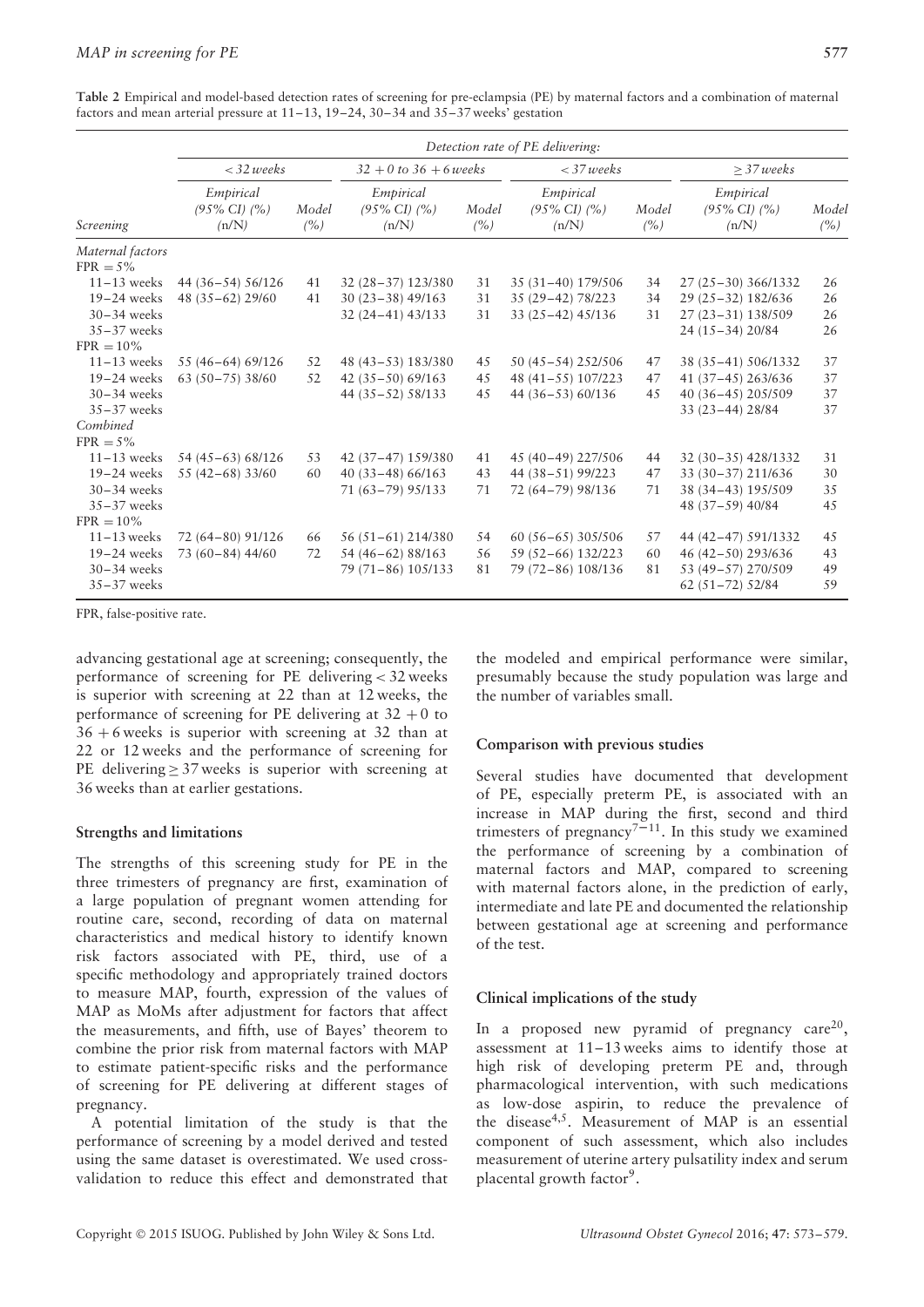

**Figure 2** Empirical detection rate (DR) of pre-eclampsia delivering: (a)  $<$  32 weeks; (b) at 32 + 0 to 36 + 6; (c)  $<$  37; and (d)  $\geq$  37 weeks' gestation, when screening by maternal factors  $\ddot{\bullet}$  and a combination of maternal factors with mean arterial pressure (o) at 11–13, 19–24, 30–34 and 35–37 weeks' gestation. Vertical lines represent 95% CIs. Adjacent circles without 95% CI represent model-based DR. FPR, false-positive rate; GA, gestational age.

Assessment in the second and third trimesters aims to estimate the patient-specific risk of developing PE and, on the basis of such risk, define the subsequent management of pregnancy, including the timing and content of subsequent visits and decide on appropriate time, method and place for delivery<sup>17</sup>. Measurement of maternal blood pressure is undertaken routinely at each antenatal visit. We demonstrated that first, such examination should be standardized through measurement of MAP15, second, MAP should be expressed as a MoM after adjusting for maternal characteristics that influence the measurement<sup>12</sup> and third, Bayes' theorem should be used to combine the prior risk from maternal factors with MAP to estimate patient-specific risks for PE. We found that at each first-, second- and third-trimester visit the performance of screening for early, intermediate and late PE by maternal factors was improved by the addition of MAP. The performance of such screening is modest, but the approach we use is the basis for improvement through the use of additional biomarkers.

## **ACKNOWLEDGMENT**

This study was supported by a grant from The Fetal Medicine Foundation (Charity No: 1037116) and by the European Union 7th Framework Programme -FP7-HEALTH-2013-INNOVATION-2 (ASPRE Project # 601852).

## **REFERENCES**

- 1. World Health Organization. Make every mother and child count. World Health Report, 2005. Geneva, Switzerland: World Health Organization; 2005.
- 2. Confidential Enquiry into Maternal and Child Health (CEMACH) Perinatal Mortality 2006: England, Wales and Northern Ireland. London, United Kingdom: CEMACH; 2008.
- 3. Duley L. The global impact of pre-eclampsia and eclampsia. *Semin Perinatol* 2009; **33**: 130–137.
- 4. Bujold E, Roberge S, Lacasse Y, Bureau M, Audibert F, Marcoux S, Forest JC, Giguere Y. Prevention of preeclampsia and intrauterine growth restriction with aspirin started in early pregnancy: a meta-analysis. *Obstet Gynecol* 2010; **116**: 402–414.
- 5. Roberge S, Nicolaides K, Demers S, Villa P, Bujold E. Prevention of perinatal death and adverse perinatal outcome using low-dose aspirin: a meta-analysis. *Ultrasound Obstet Gynecol* 2013; **41**: 491–499.
- 6. Koopmans CM, Bijlenga D, Groen H, Vijgen SM, Aarnoudse JG, Bekedam DJ, van den Berg PP, de Boer K, Burggraaff JM, Bloemenkamp KW, Drogtrop AP, Franx A, de Groot CJ, Huisjes AJ, Kwee A, van Loon AJ, Lub A, Papatsonis DN, van der Post JA, Roumen FJ, Scheepers HC, Willekes C, Mol BW, van Pampus MG; HYPITAT study group. Induction of labour versus expectant monitoring for gestational hypertension or mild pre-eclampsia after 36 weeks' gestation (HYPITAT): a multicentre, open-label randomised controlled trial. *Lancet* 2009; **374**: 979–988.
- 7. Wright D, Syngelaki A, Akolekar R, Poon LC, Nicolaides KH. Competing risks model in screening for preeclampsia by maternal characteristics and medical history. *Am J Obstet Gynecol* 2015; **213**: 62.e1–10.
- 8. Wright D, Akolekar R, Syngelaki A, Poon LC, Nicolaides KH. A competing risks model in early screening for preeclampsia. *Fetal Diagn Ther* 2012; **32**: 171–178.
- 9. O'Gorman N, Wright D, Syngelaki A, Akolekar R, Wright A, Poon LC, Nicolaides KH. Competing risks model in screening for preeclampsia by maternal factors and biomarkers at 11–13 weeks' gestation. *Am J Obstet Gynecol* 2015; **213**: 62.e1–10.
- 10. Gallo D, Poon LC, Fernandez M, Wright D, Nicolaides KH. Prediction of preeclampsia by mean arterial pressure at 11–13 and 20–24 weeks' gestation. *Fetal Diagn Ther* 2014; **36**: 28–37.
- 11. Lai J, Poon LC, Bakalis S, Chiriac R, Nicolaides KH. Systolic, diastolic and mean arterial pressure at 30–33 weeks in the prediction of preeclampsia. *Fetal Diagn Ther* 2013; **33**: 173–181.
- 12. Wright A, Wright D, Ispas CA, Poon LC, Nicolaides KH. Mean arterial pressure in the three trimesters of pregnancy: effects of maternal characteristics and medical history. *Ultrasound Obstet Gynecol* 2015; **45**: 698–706.
- 13. Robinson HP, Fleming JE. A critical evaluation of sonar crown rump length measurements. *Br J Obstet Gynaecol* 1975; **82**: 702–710.
- 14. Snijders RJ, Nicolaides KH. Fetal biometry at 14–40 weeks' gestation. *Ultrasound Obstet Gynecol* 1994; **4**: 34–48.